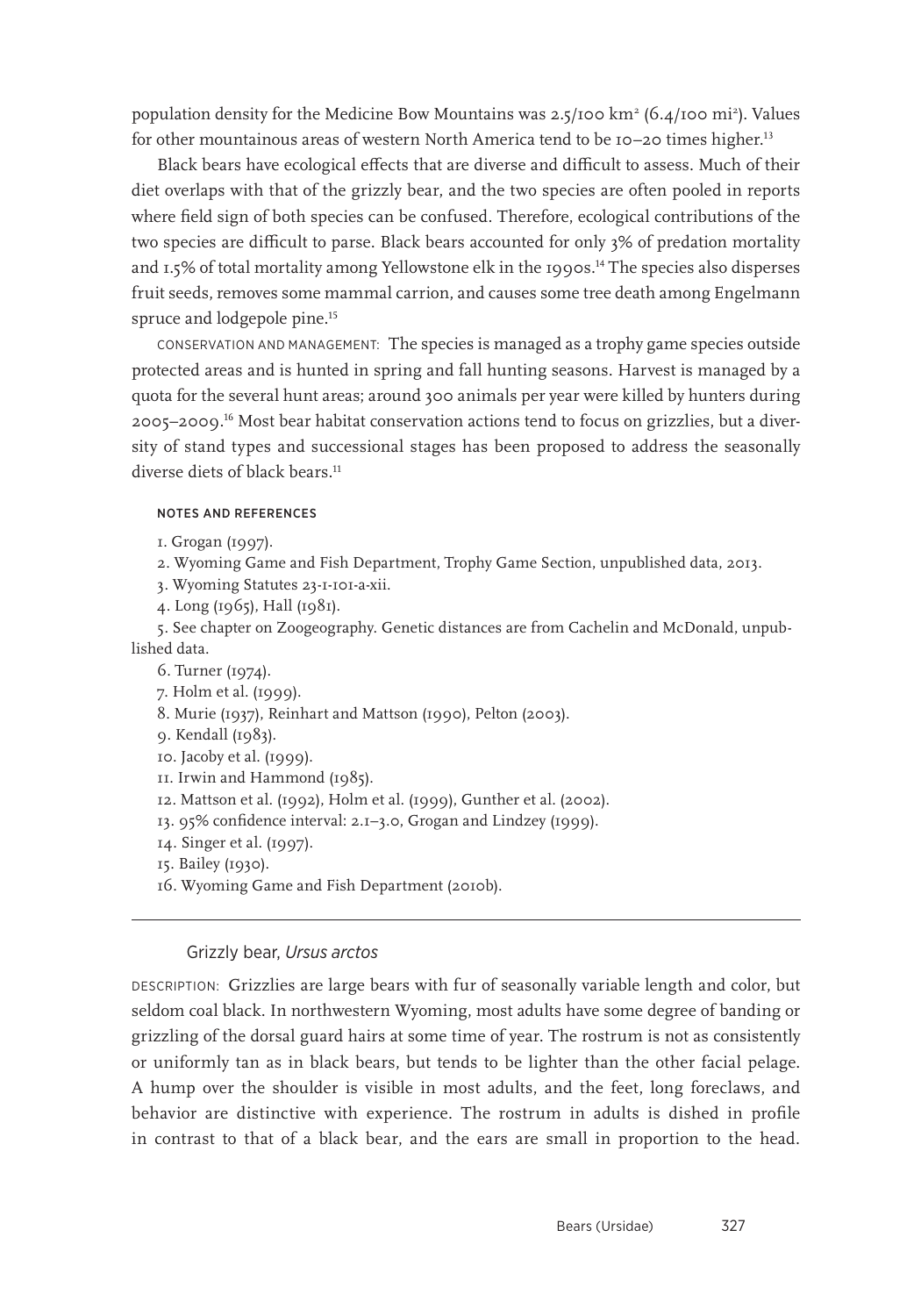

Grizzly bear (adult male).

Measurements (Sex [n] mean (mm, g), *range*): adults, northwestern counties,  $L = F$  [67] 1466 *1230*–*1730*; **M** [117] 1622, *1320*–*1860*; HF = **F** [67] 217, *180*–*245*; **M** [119] 246, *115*–*285*; WT = **F** [67] 119, *70.3–168*; **M** [119] 180, *58.5–302*. 1 Dental formula: 3/3, 1/1, 4/4, 2/3 = 42.

 $\sigma$  status: This is a "trophy game animal" under state statute. $^2$  The species was listed as "threatened" in the contiguous United States under E.S.A. in 1975. In 2007, the Yellowstone Distinct Population Segment was found to no longer meet the E.S.A. definition of Threatened or Endangered, and E.S.A. protections were removed. However, a 2009 court decision reversed that decision and reinstated the Yellowstone population as Threatened.<sup>3</sup>

NOMENCLATURE AND SYSTEMATICS: This genus name has been in use since the mideighteenth century; the specific epithet has been revised multiple times. Merriam's (1918) classification, repeated in Hall (1981), identified at least 86 "forms" of brown-grizzly bears, of which no fewer than seven putative species were named in and near Wyoming.4 Today, only a single Holarctic brown bear species is recognized: *Ursus arctos*. It is likely that subspecies names will not again be assigned by systematists to Wyoming forms, because even the original species names were not assigned with regard to valid biological species, and subspecies names were assigned even less cautiously. A further problem is that most of the geographic range over which these many taxa were distributed was depopulated of grizzly bears by the early twentieth century. It would be difficult to correctly assign a subspecies name to the population that has expanded out of Yellowstone National Park.<sup>5</sup> The population has experienced some loss of genetic variability over the nearly 100 years of isolation from other populations, but the loss is less severe than was long hypothesized, and not believed capable of affecting population persistence over the next few decades.6 The common name "brown bear" is correctly applied to all members of the species in North America and Eurasia.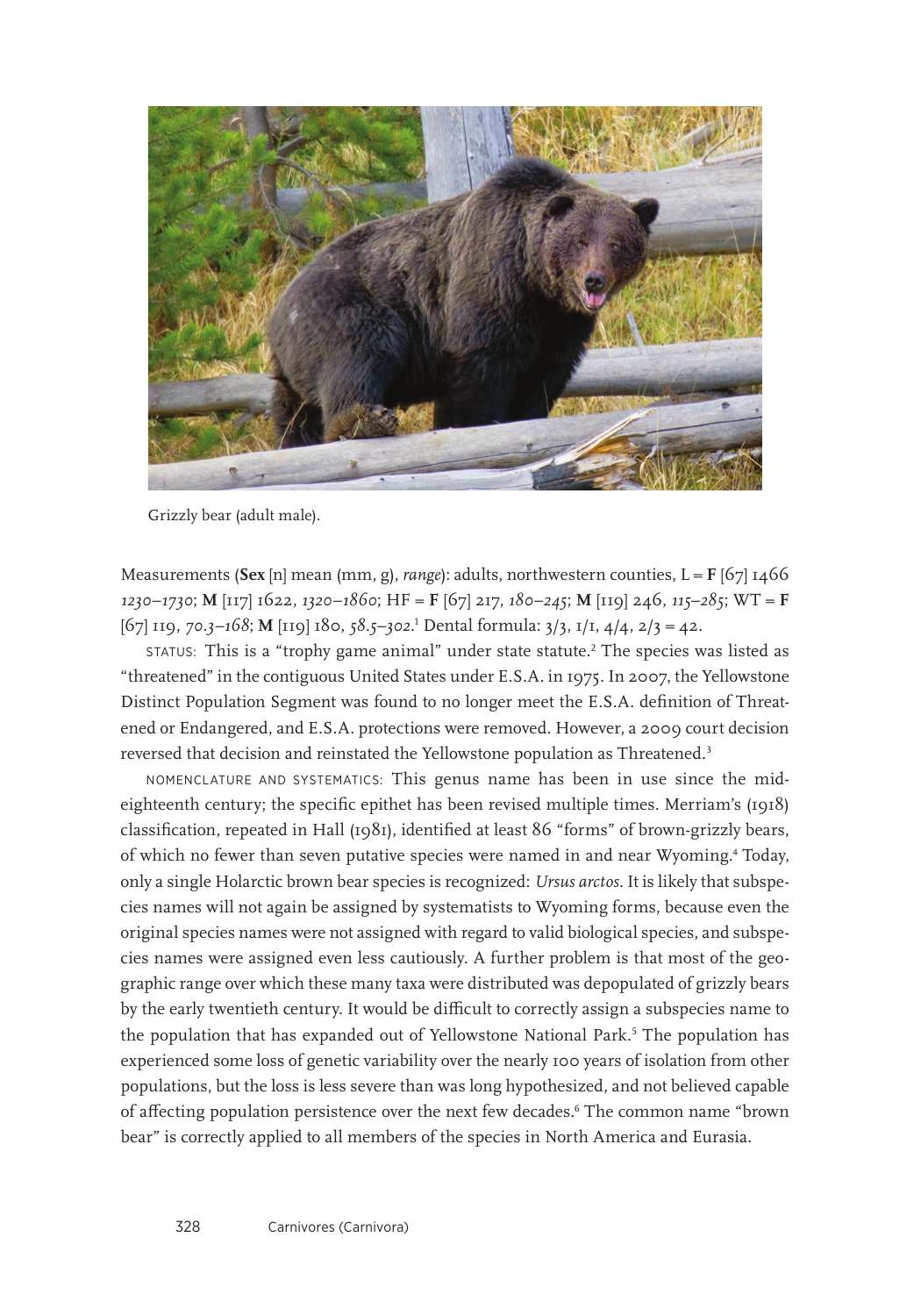DISTRIBUTION AND HABITAT ASSOCIATIONS: This species was once broadly distributed (shown) west of the Mississippi River, and occurred statewide when Europeans arrived. Historical accounts show the presence of the species in virtually every habitat statewide: shrub-steppe, forests, and alpine tundra; densities would have been low in the Red Desert. With human hunting and settlement, grizzlies were soon limited to the northwestern mountains and by the mid-twentieth century to only a portion of Yellowstone National Park. Subsequent recovery has expanded the geographic range to beyond the borders of Yellowstone National Park into Jackson Hole, the Teton and Wind River Mountains, and the Wind River Indian Reservation.7

ECOLOGY: The ecology of grizzlies in the Yellowstone area is well documented. This is a solitary omnivore that in northwestern Wyoming seasonally shifts among highly disparate food sources: carrion, herbaceous plant leaves and flowers, berries, spawning trout, neonatal ungulates, whitebark pine seeds, and aggregated insects.<sup>8</sup> This species has one of the slowest life histories of any North American land vertebrate, with mean age of first reproduction in Yellowstone of 5.7 years, reproductive interval among females thereafter of 2.6–3.2 years, and litters averaging around two cubs. So, the typical female grizzly bear in Yellowstone has produced two cubs by the age of 8.5 years. The number of animals in the Yellowstone area has increased from as few as 136 animals in the mid-1970s to more than 700 animals as of 2013.<sup>9</sup> Cubs living within Yellowstone National Park have an 83% probability of living to one year; those outside the Grizzly Bear Recovery Zone have a corresponding 12% survival rate.<sup>10</sup> About 85% of all deaths of independent grizzlies in the Yellowstone population are human-caused.11 Population density in the Yellowstone population has been estimated at  $I_4-I_0/I_0$ 00 km<sup>2</sup>  $(36 - 46$ /1000 mi<sup>2</sup>).<sup>12</sup> Grizzlies have a number of ecological effects, aside from participating in energy and biomass cycling. They are important seed predators on whitebark pine, likely are important seed dispersers for berry-producing shrubs, and have been hypothesized to be effective predators on neonatal elk in the Yellowstone area.<sup>13</sup>

CONSERVATION AND MANAGEMENT: A long history, controversial at times, describes efforts to conserve the greater Yellowstone population of grizzlies. Steps have included hunting prohibitions; educating recreational users, grazing lessees, and landowners about reducing conflicts; eliminating open garbage dumps; removing and securing other food attractants where possible; and adopting nonlethal control methods.<sup>14</sup> In response, the distribution and abundance of grizzlies in northwestern Wyoming have expanded markedly since the 1970s. Grizzlies have a long-standing tendency to depredate livestock, and nearly all sheep grazing leases and some cattle grazing leases on public land in northwestern Wyoming have been canceled to reduce conflicts. It is unlikely that the Yellowstone population will grow much further in size or farther in area because of social and economic constraints. Grizzlies within Yellowstone National Park began to face new dietary limitations in the 1990s, with declines of spawning Yellowstone cutthroat trout and whitebark pine nuts. Pine nuts had been a protein source second only to meat before the major die-off of whitebark pine. And the loss of cutthroat trout spawning has resulted in bears shifting their distribution to areas where elk are calving during that season.<sup>15</sup> Whether elk calves will prove to be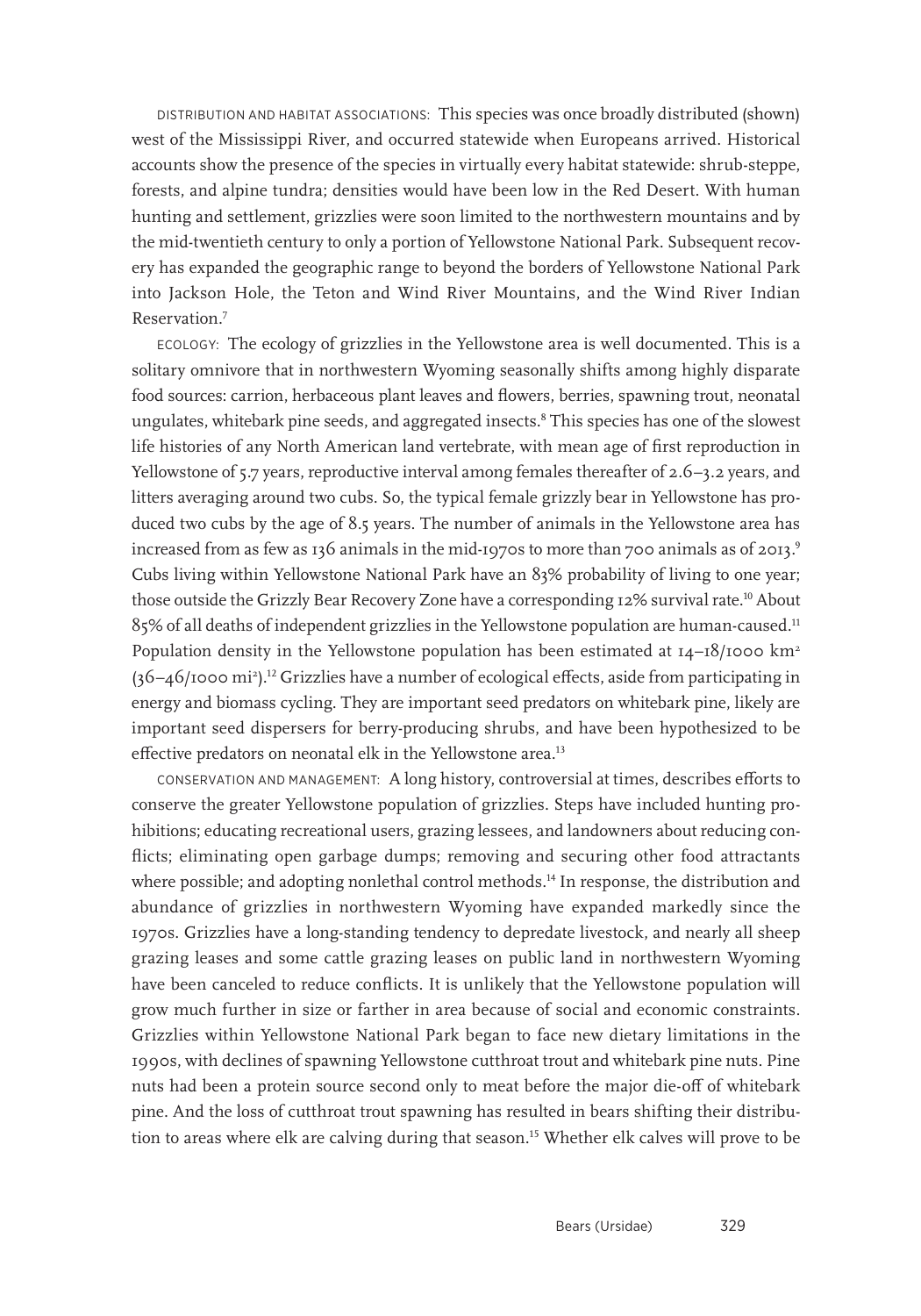



Distribution of observations of female grizzly bears with cubs of the year gathered by state and federal agencies and compiled by the Interagency Grizzly Bear Study Team for two periods, 1979–1981 and 2009–2011. Each point shows the initial observation of a female-cub group for each year during the interval. Much of the increase in numbers of female grizzly bears with cubs has occurred via range expansion to areas outside Yellowstone National Park.